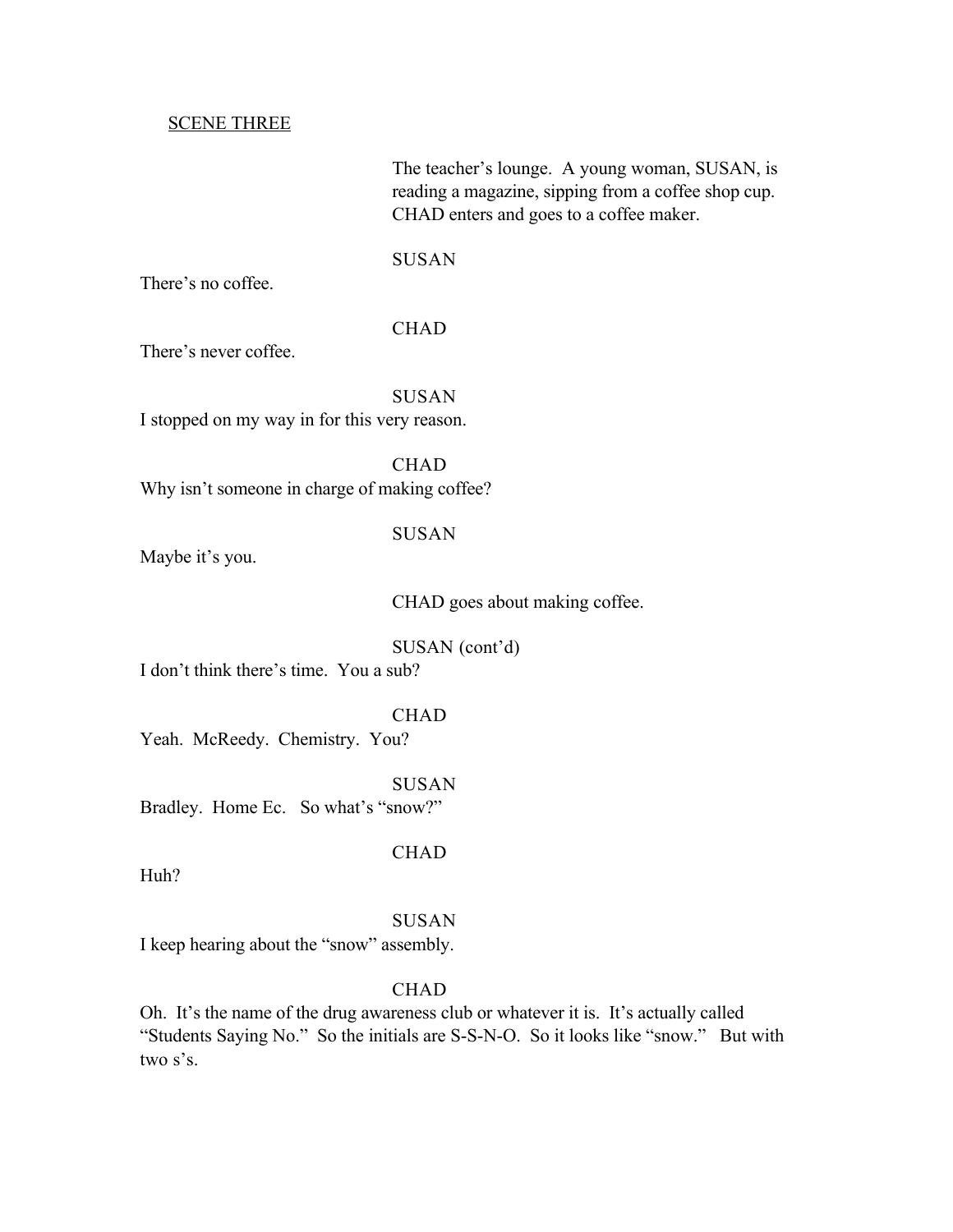#### SUSAN

Okay. We'll never get this time back.

## CHAD

Huh?

#### SUSAN

All the time you just spent explaining that acronym to me. Gone forever.

| Yeah. Sorry.                                | <b>CHAD</b>  |
|---------------------------------------------|--------------|
| Isn't "snow" slang for cocaine?             | <b>SUSAN</b> |
| Seems like it should be.                    | <b>CHAD</b>  |
| Did you see how many of us there are today? | SUSAN        |
| You mean subs?                              | CHAD         |
| Yeah.                                       | <b>SUSAN</b> |
| Yep. Lots.                                  | <b>CHAD</b>  |

# SUSAN

It's Hitler's birthday.

Yep. Lots.

### **CHAD**

No, it's his death day. The day he died. Last week was his birthday. The day of the shooting.

## SUSAN

Oh. Okay. Did they pick that day on purpose?

## **CHAD**

I don't know. It would make sense, I guess.

## SUSAN

I wonder if Hitler would be touched by that, you know? Like, "Awww, you *guys!* You shouldn't have."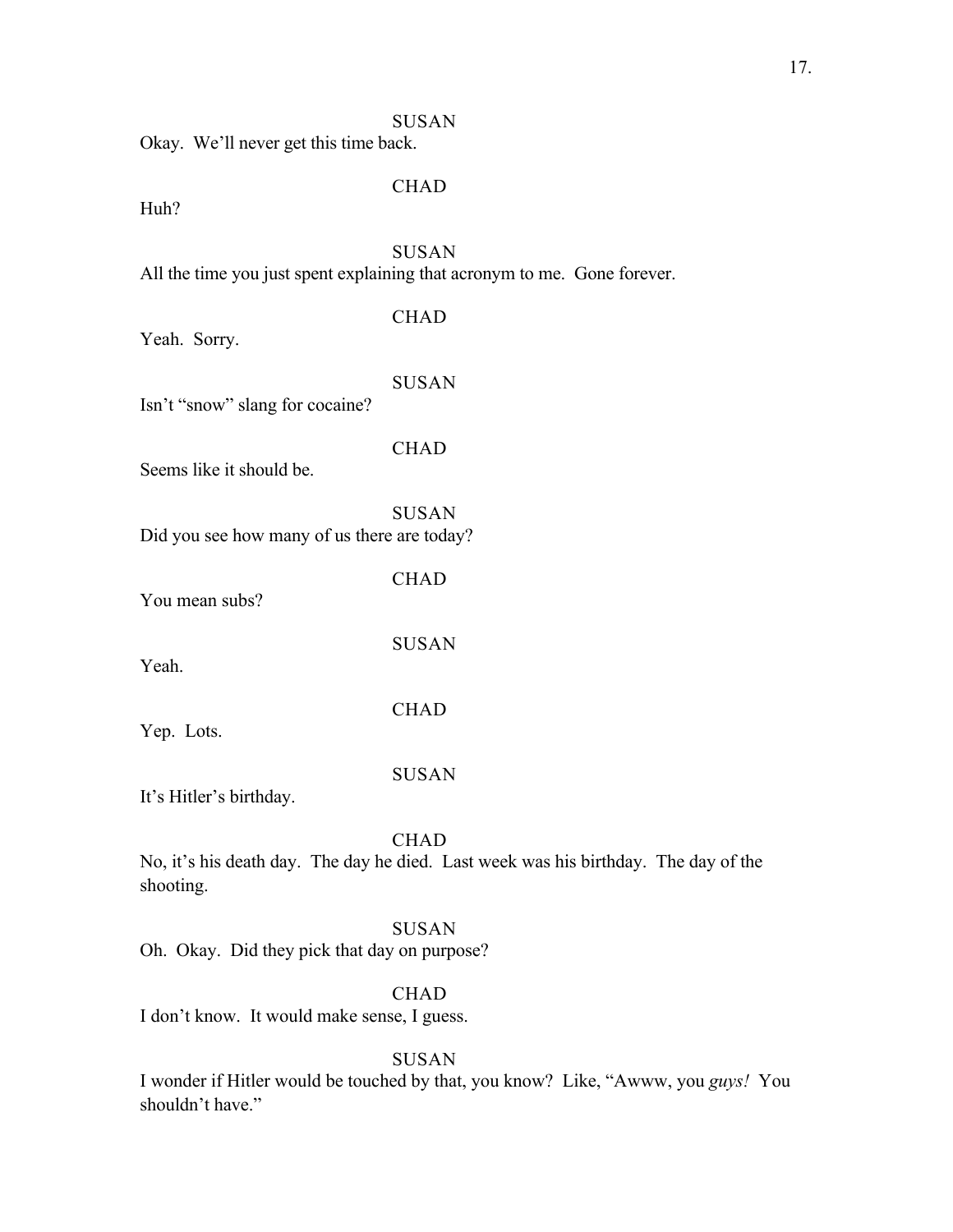## CHAD smiles. He's intrigued.

SUSAN (cont'd)

Sorry. Too soon, I guess.

CHAD

For Hitler jokes?

## SUSAN

For Columbine jokes.

**CHAD** 

Oh. Yeah, it's definitely too soon for Columbine jokes. I tried it last night and got punched in the face.

| Literally?           | <b>SUSAN</b> |
|----------------------|--------------|
| Literally.           | <b>CHAD</b>  |
| What was the joke?   | <b>SUSAN</b> |
| I don't remember.    | <b>CHAD</b>  |
| One of those nights. | <b>SUSAN</b> |
| Yeah.                | <b>CHAD</b>  |
|                      | SUSAN        |

And yet you made it to work all bright-eyed and bushy-tailed.

## CHAD

Well I am an adult.

SUSAN Isn't that so fucked up? That we're adults?

CHAD

Incredibly fucked up.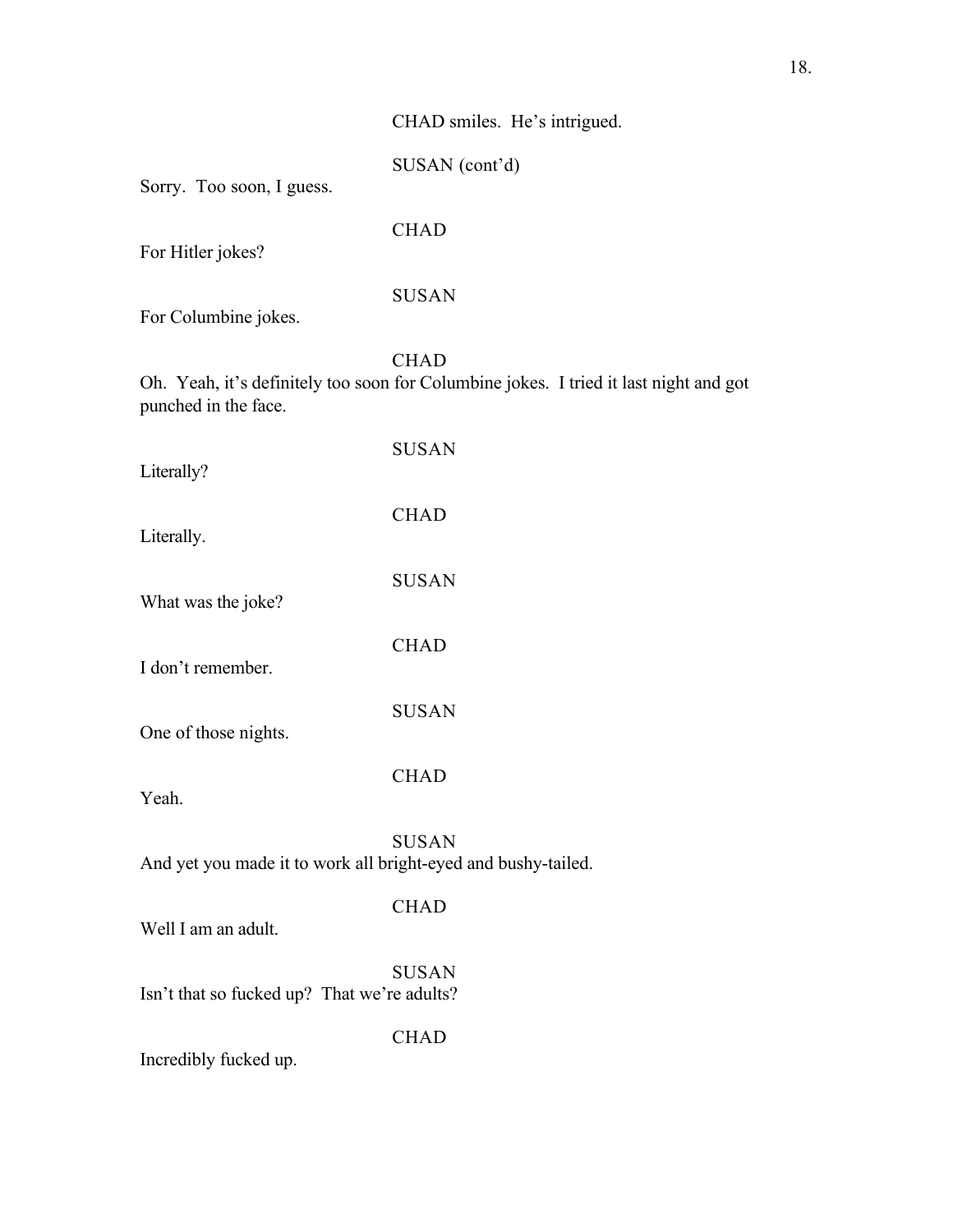| Do you do anything besides sub?        | <b>SUSAN</b>                                                                                   |
|----------------------------------------|------------------------------------------------------------------------------------------------|
| Not really, no. Well I mean I temp.    | <b>CHAD</b>                                                                                    |
| Who do you use?                        | <b>SUSAN</b>                                                                                   |
| Randstaad.                             | <b>CHAD</b>                                                                                    |
| I use Pinnacle. You do data entry?     | <b>SUSAN</b>                                                                                   |
| Yeah.                                  | <b>CHAD</b>                                                                                    |
| Me too.                                | <b>SUSAN</b>                                                                                   |
| Ten key?                               | <b>CHAD</b>                                                                                    |
| Fuckin' A, ten key.                    | <b>SUSAN</b>                                                                                   |
|                                        | <b>CHAD</b><br>Do you remember the day you realized you could use the ten-key without looking? |
| Yes!                                   | <b>SUSAN</b>                                                                                   |
| Really?                                | <b>CHAD</b>                                                                                    |
| Yes, it was such a bittersweet moment. | <b>SUSAN</b>                                                                                   |
| Part of me died.                       | <b>CHAD</b>                                                                                    |
|                                        | <b>SUSAN</b>                                                                                   |

Signing up for the temp agency was one of the best days of my life.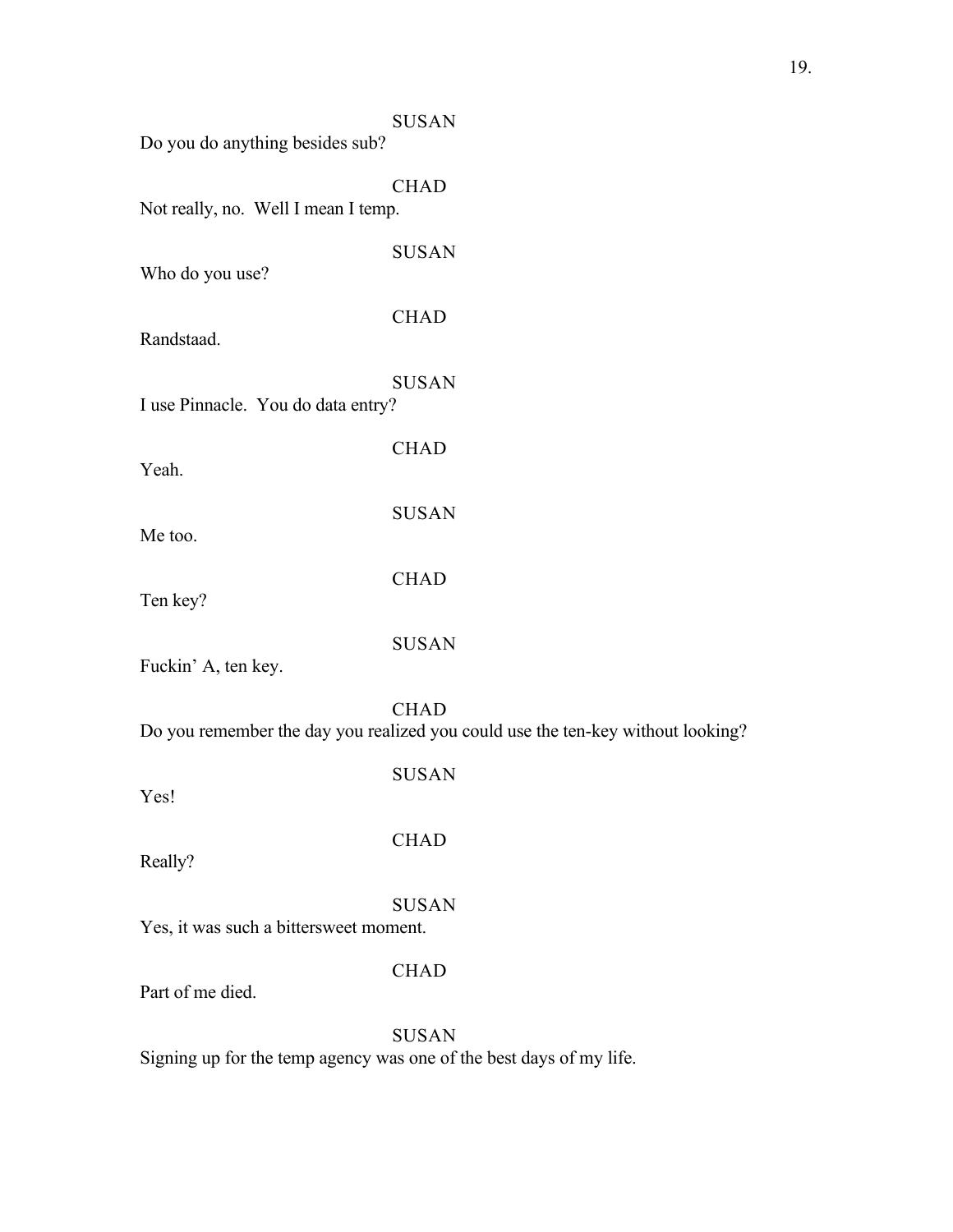#### **CHAD**

That's the saddest thing I've ever heard.

#### SUSAN

The women in the office were so impressed and surprised when they looked at my typing results. Their eyes brightened up and they looked at me and I was the cream of the crop. Finally. I wanted to look around at the other rudderless losers in the waiting room and gloat. I mean, I don't get graded anymore, you know? In my life, I mean. I don't get evaluated in any way so I don't really know how I'm doing. I don't know what my value is since getting out of school. I have no means to measure my success or failure. I was never an A student, but I was a solid C, sometimes B. So when the lady beamed at my words per minute after the typing test, I felt a moment of accomplishment.

**CHAD** 

Wow. That's beyond "big fish small pond," that's like-

SUSAN

I know. Not even a pond. Just a fish. Flopping around. Dying.

CHAD

So what do you do? Words per minute?

#### SUSAN

Oh, I don't remember.

**CHAD** I think you do. And I think you're dying to tell me.

| I average sixty.       | <b>SUSAN</b> |
|------------------------|--------------|
| Bullshit!              | <b>CHAD</b>  |
| I do!                  | <b>SUSAN</b> |
| That's impressive.     | <b>CHAD</b>  |
| One time I did eighty. | <b>SUSAN</b> |
| Wow.                   | <b>CHAD</b>  |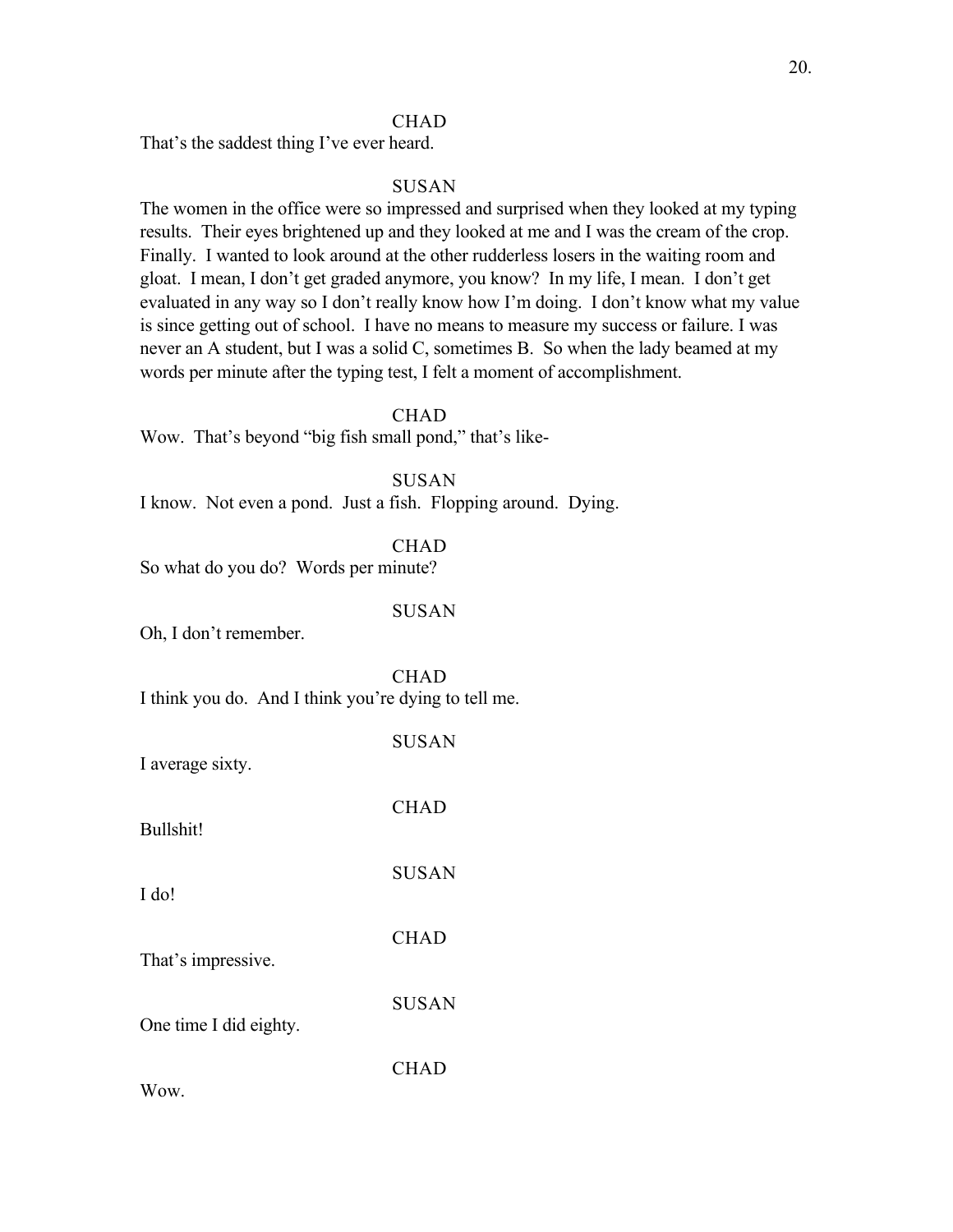## SUSAN

Yeah, I was in the zone that day.

## CHAD

I guess so.

## SUSAN

So what's sadder? That we both temp or that we've just had an extensive conversation exclusively about temping?

**CHAD** This conversation, for sure. More time we'll never get back.

## SUSAN

Dude, we gotta start living.

I know.

**CHAD** 

SUSAN

I mean, we could die today and what will we have to show for it?

**CHAD** 

SUSAN

CHAD

CHAD

SUSAN

Nothing.

Diddlysquat.

CHAD squirms due to the vest.

SUSAN (cont'd)

Is that thing uncomfortable?

The vest?

SUSAN No, the tie. Yes the vest, dummy.

You didn't get one?

I declined.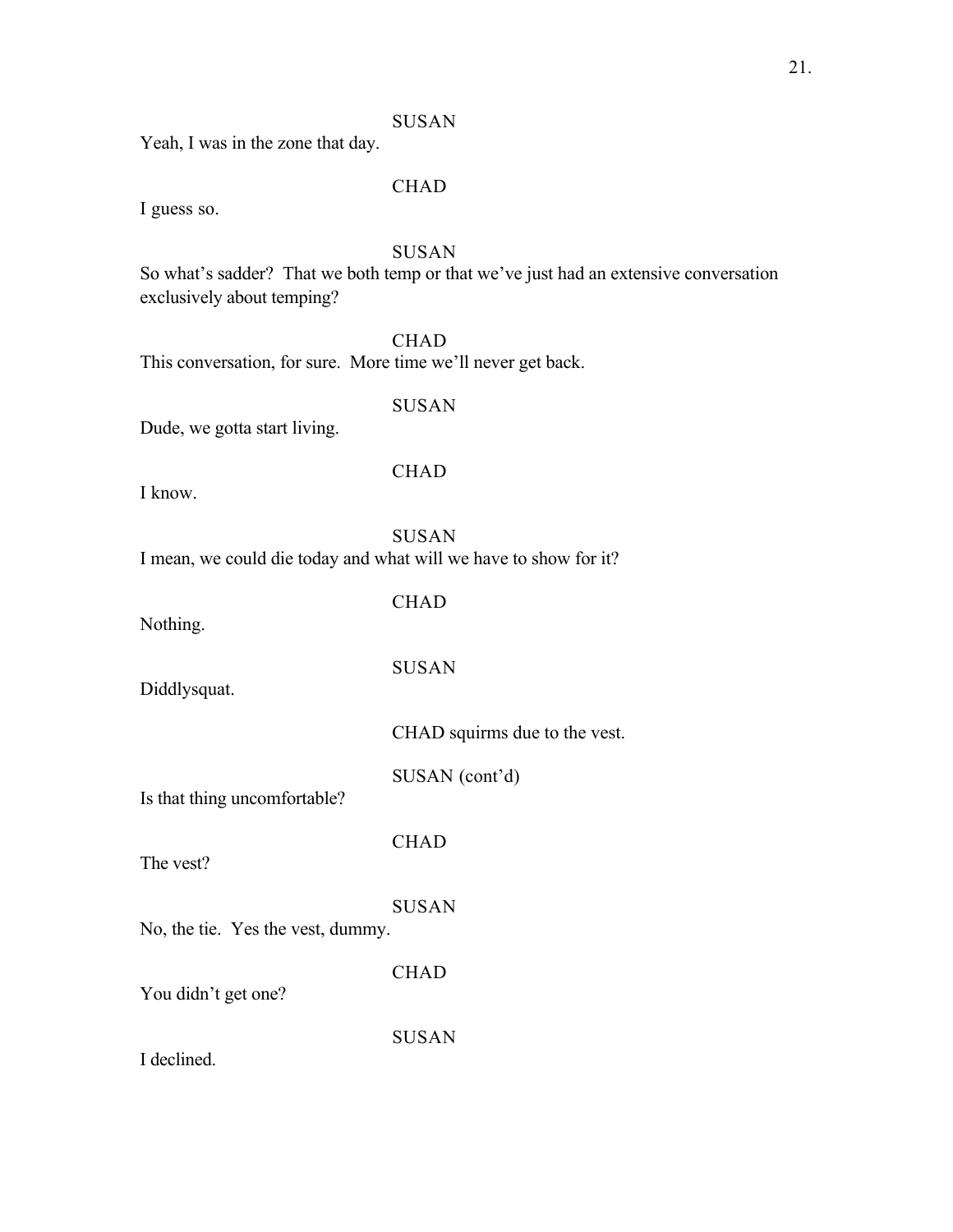# **CHAD**

You can decline?

# SUSAN

I had to sign a waiver. So if anybody starts shooting I'm gonna need to you to jump in front of me, okay?

| Okay.                                                    | <b>CHAD</b>  |
|----------------------------------------------------------|--------------|
| Do you think it could really happen here?                | <b>SUSAN</b> |
| A shooting?                                              | <b>CHAD</b>  |
| Yeah.                                                    | <b>SUSAN</b> |
| I don't see why not. The suburbs are the suburbs, right? | <b>CHAD</b>  |
| Yeah. I guess they are.                                  | <b>SUSAN</b> |
|                                                          | DAVE enters. |
| There's no coffee.                                       | <b>CHAD</b>  |
| Well that's some bullshit.                               | <b>DAVE</b>  |
| I'm making some.                                         | <b>CHAD</b>  |
| Have you seen him?                                       | <b>DAVE</b>  |
| No.                                                      | <b>CHAD</b>  |
|                                                          | <b>SUSAN</b> |

Who?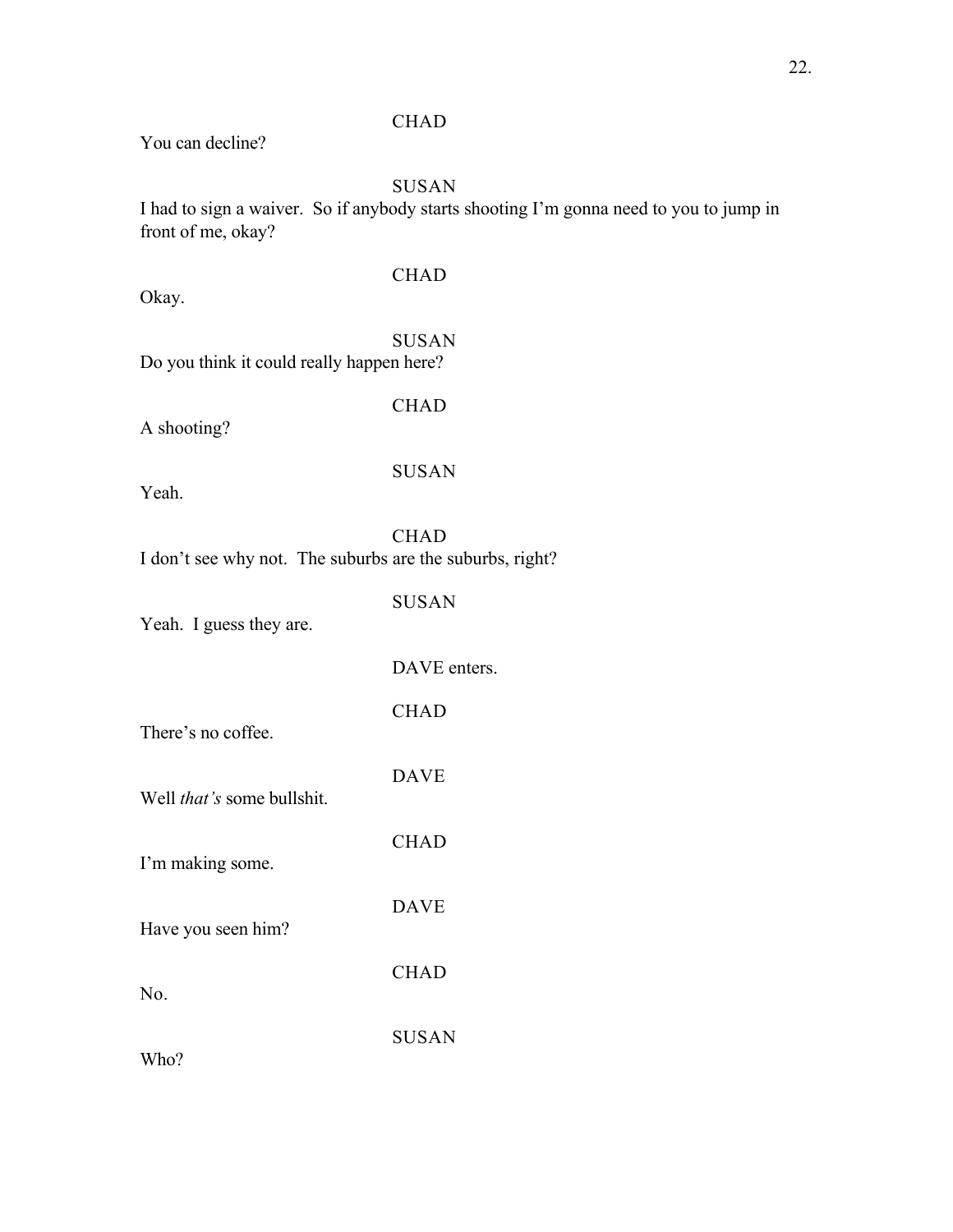Coach Perkins. He's the football and wrestling coach. He's a dick.

#### SUSAN

He's a coach.

DAVE Exactly. He hasn't changed a bit since we went to school here.

You went to school here?

DAVE

SUSAN

Yeah.

#### SUSAN

(to CHAD) When did you graduate?

#### CHAD

Four years ago.

#### SUSAN

And now you're a sub?

DAVE Pretty pathetic, huh. Hi, I'm Dave. Custodian.

SUSAN

Susan. Sub.

## CHAD

## (to DAVE)

Like you can judge me.

## SUSAN

At least he's got benefits.

DAVE

That's right. Suck it, I do have benefits I think.

DAVE begins to exit.

He shakes SUSAN's hand.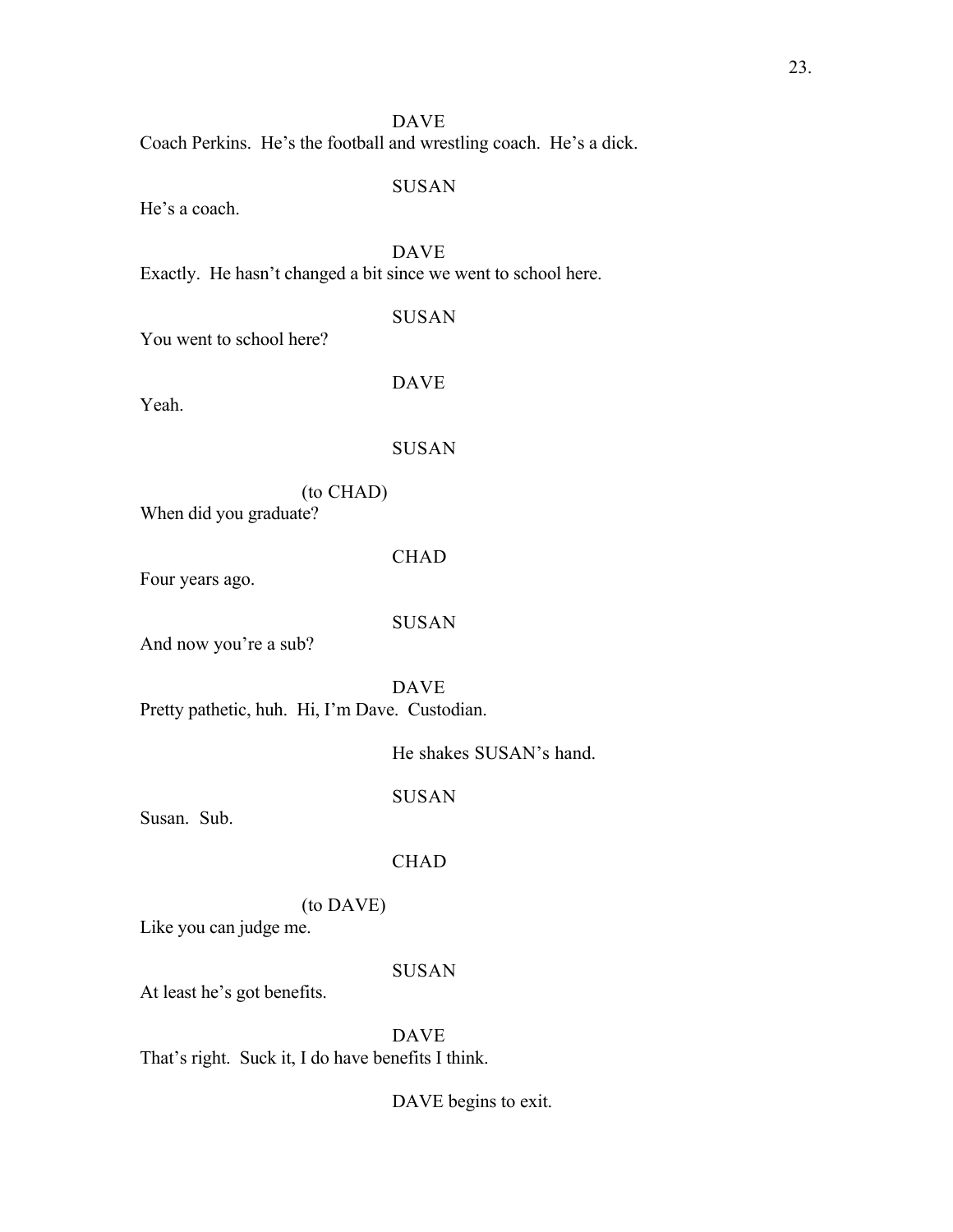## DAVE (cont'd)

(to CHAD)

See you for lunch?

Yeah.

CHAD

DAVE

Susan, you want to join us for lunch?

SUSAN

Yeah, sure, thanks.

DAVE exits.

SUSAN (cont'd)

Where'd you go to college?

CHAD

I didn't.

## SUSAN

I thought you had to have a degree to be a sub.

CHAD

You do. Mrs. Davis sort of made a loophole for me.

SUSAN

Wow. That does wonders for my self esteem. Here I thought those four years meant something.

Nope.

CHAD

SUSAN

What's it like to sub here?

CHAD

Nothing special.

SUSAN

I mean for you personally as an alum.

Oh, that sucks.

**CHAD**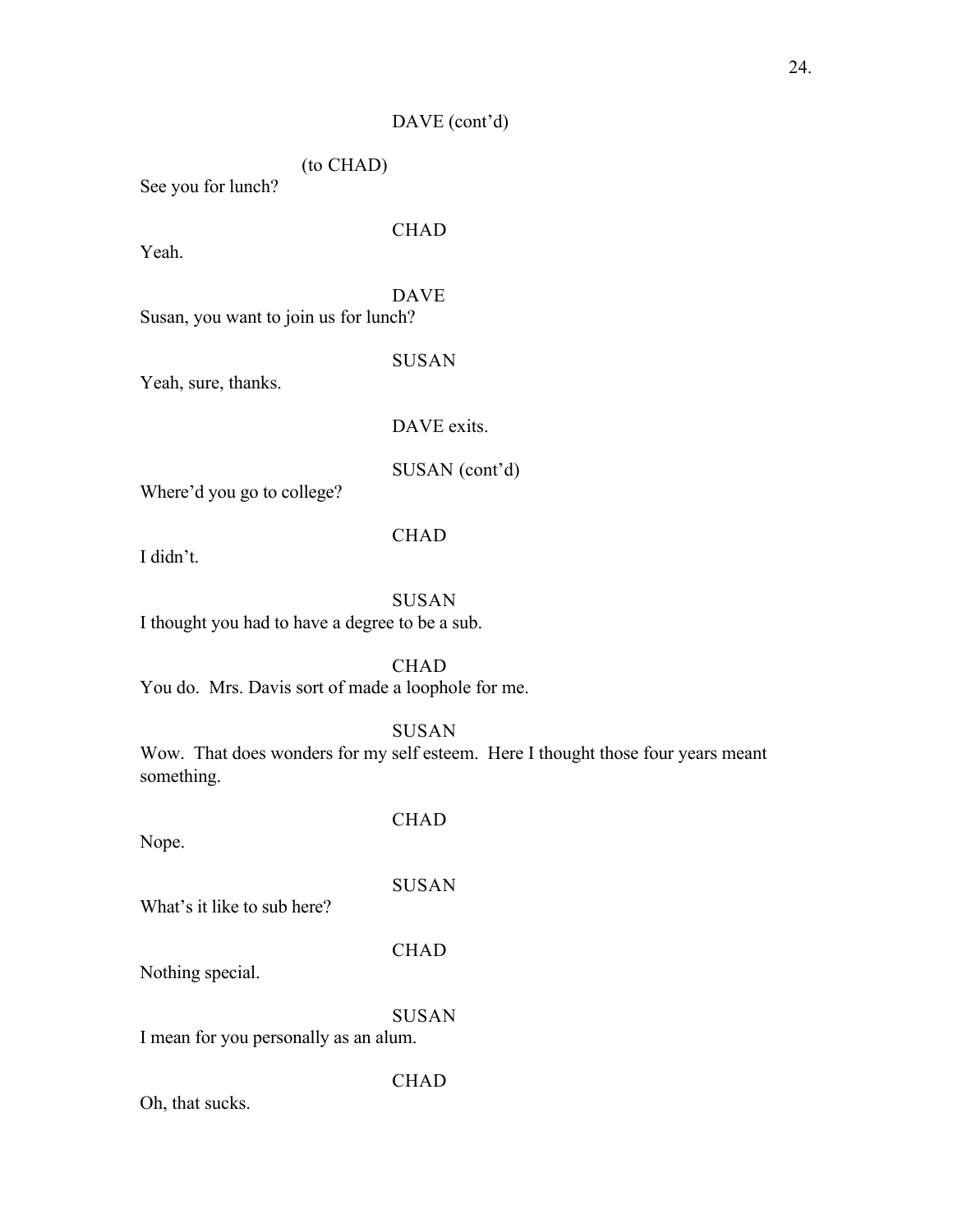### SUSAN

So why do you do it?

## CHAD

It's a job.

SUSAN You couldn't pay me to sub at my high school.

## **CHAD**

I was... sort of a jock.

So?

# SUSAN

**CHAD** I guess it's not that bad. I don't mind it too much, I guess.

#### SUSAN

Ah, big man on campus and all that.

## **CHAD**

I guess.

#### SUSAN

CHAD

Well, I better get. Nice to meet you.

You too.

SUSAN

**CHAD** 

Maybe I'll see you for lunch.

Cool.

She's almost out.

SUSAN

Hey.

CHAD

Yeah?

SUSAN What's your name? You didn't tell me your name.